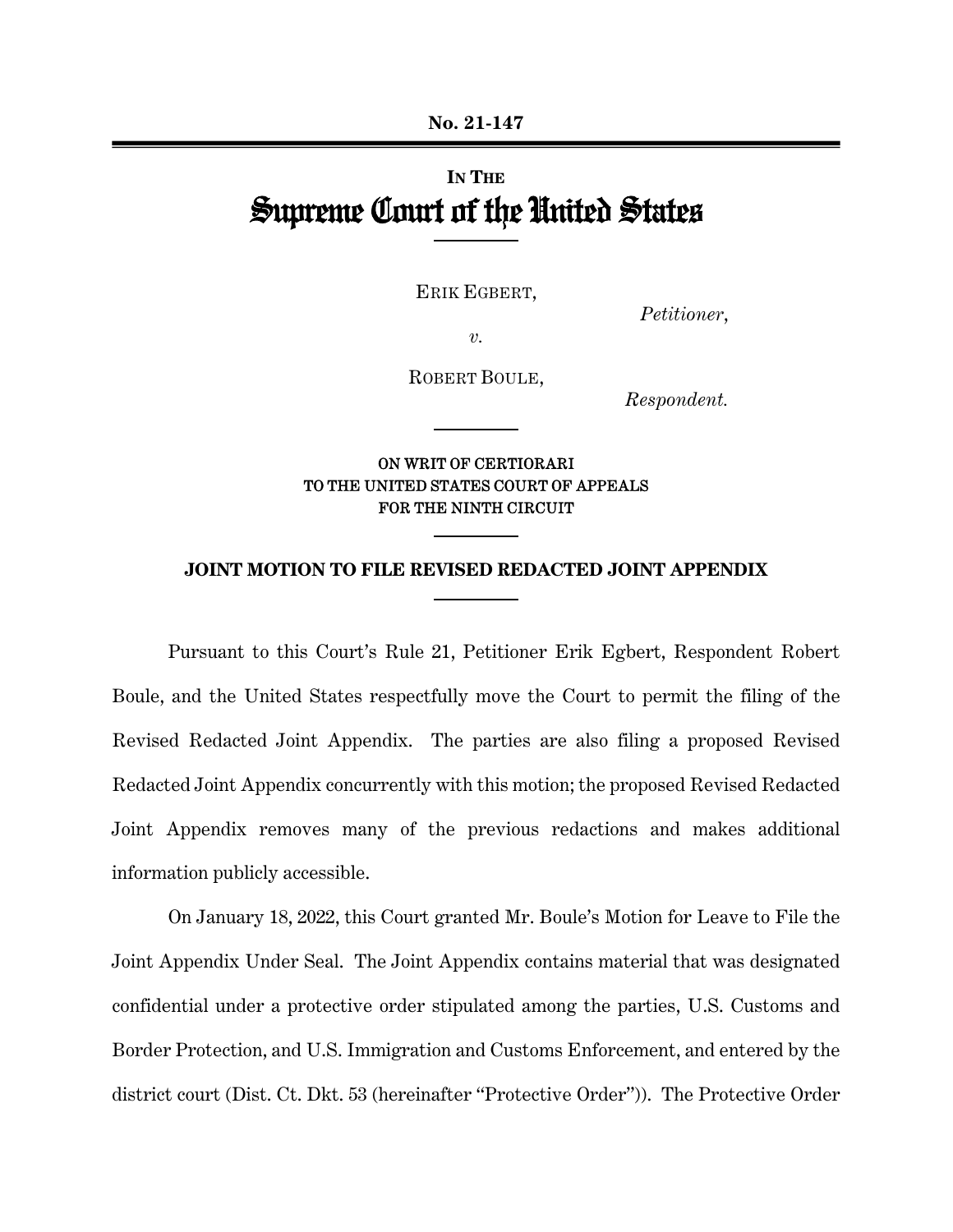(¶ 4.3) provides that "[b]efore filing confidential material or discussing or referencing such material in court filings, the filing party shall confer with the designating party to determine whether the designating party will remove the confidential designation, whether the document can be redacted, or whether a motion to seal or stipulation and proposed order is warranted."

Following the filing of the Joint Appendix, Petitioner Erik Egbert, Respondent Robert Boule, and the United States, on behalf of U.S. Customs and Border Protection and U.S. Immigration and Customs Enforcement, continued to confer concerning whether certain material designated as confidential under the Protective Order by the parties and/or the United States in the lower courts continued to need to be designated as confidential. The designating parties and the United States have determined that the confidential designation for many of the materials included in the Joint Appendix may be removed, and that these portions of the Joint Appendix no longer need to remain sealed and may be filed publicly. Further, unsealing these materials may aid the parties in their presentation of oral argument scheduled for March 2, 2022, and may aid the Court by permitting public discussion of the factual background of the case in any opinion.

Accordingly, the parties now jointly move for an order allowing the filing of the Revised Redacted Joint Appendix.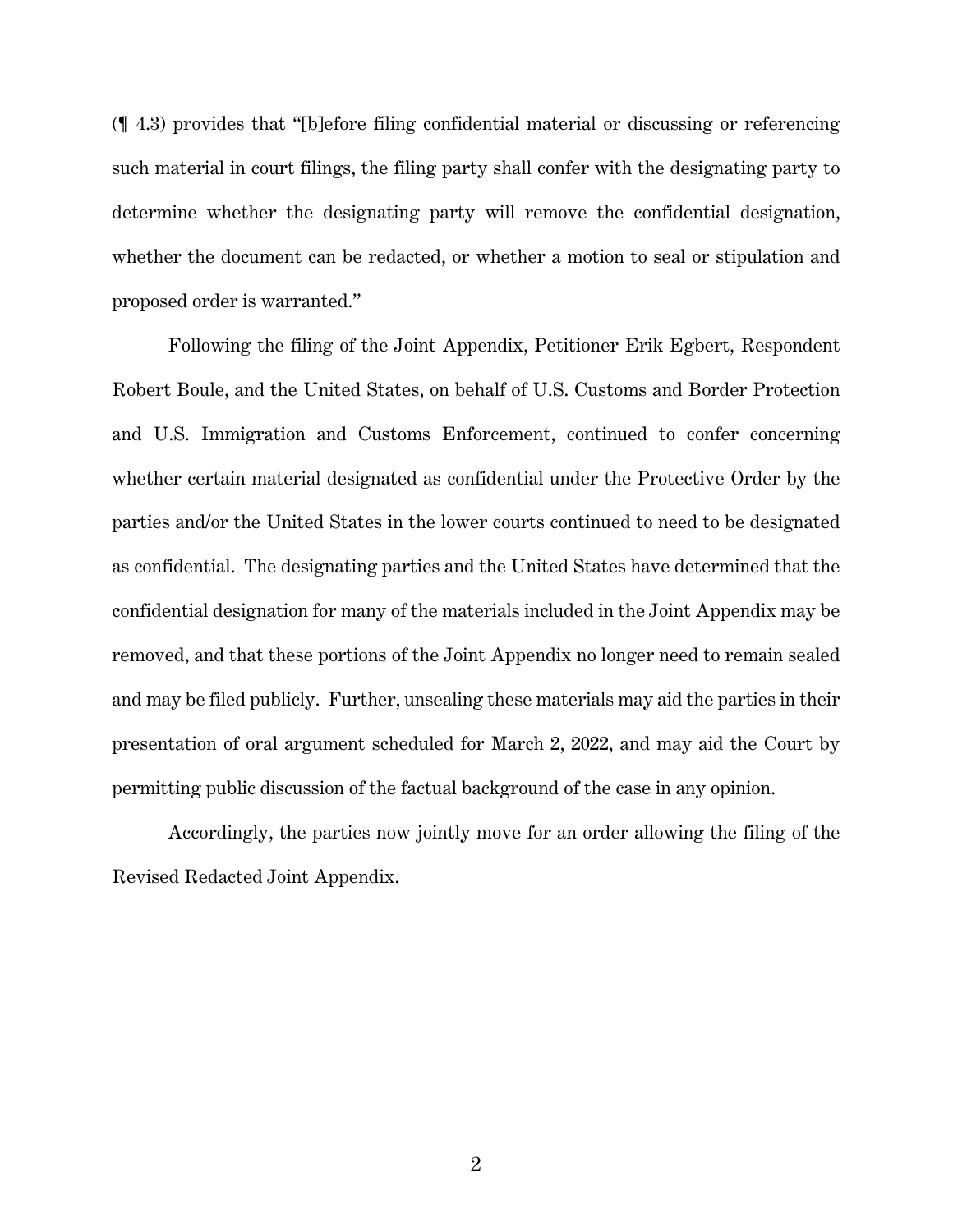For the foregoing reasons, the motion to file the Revised Redacted Joint Appendix should be granted.

Respectfully submitted,

/s/ Sarah M. Harris SARAH M. HARRIS *Counsel of Record* WILLIAMS & CONNOLLY LLP 725 Twelfth Street, NW Washington, DC 20005 (202) 434-5599 sharris@wc.com

*Counsel for Petitioner* 

/s/ Felicia H. Ellsworth FELICIA H. ELLSWORTH *Counsel of Record* WILMER CUTLER PICKERING HALE AND DORR LLP 60 State Street Boston, MA 02109 (617) 526-6687 Felicia.Ellsworth@wilmerhale.com

*Counsel for Respondent Robert Boule* 

/s/ Elizabeth B. Prelogar

ELIZABETH B. PRELOGAR *Solicitor General Counsel of Record* UNITED STATES DEPARTMENT OF JUSTICE OFFICE OF THE SOLICITOR GENERAL 950 Pennsylvania Avenue, NW Washington, DC 20530 (202) 514-2217 SupremeCtBriefs@USDOJ.gov

*Counsel for Amicus Curiae United States* 

FEBRUARY 18, 2022